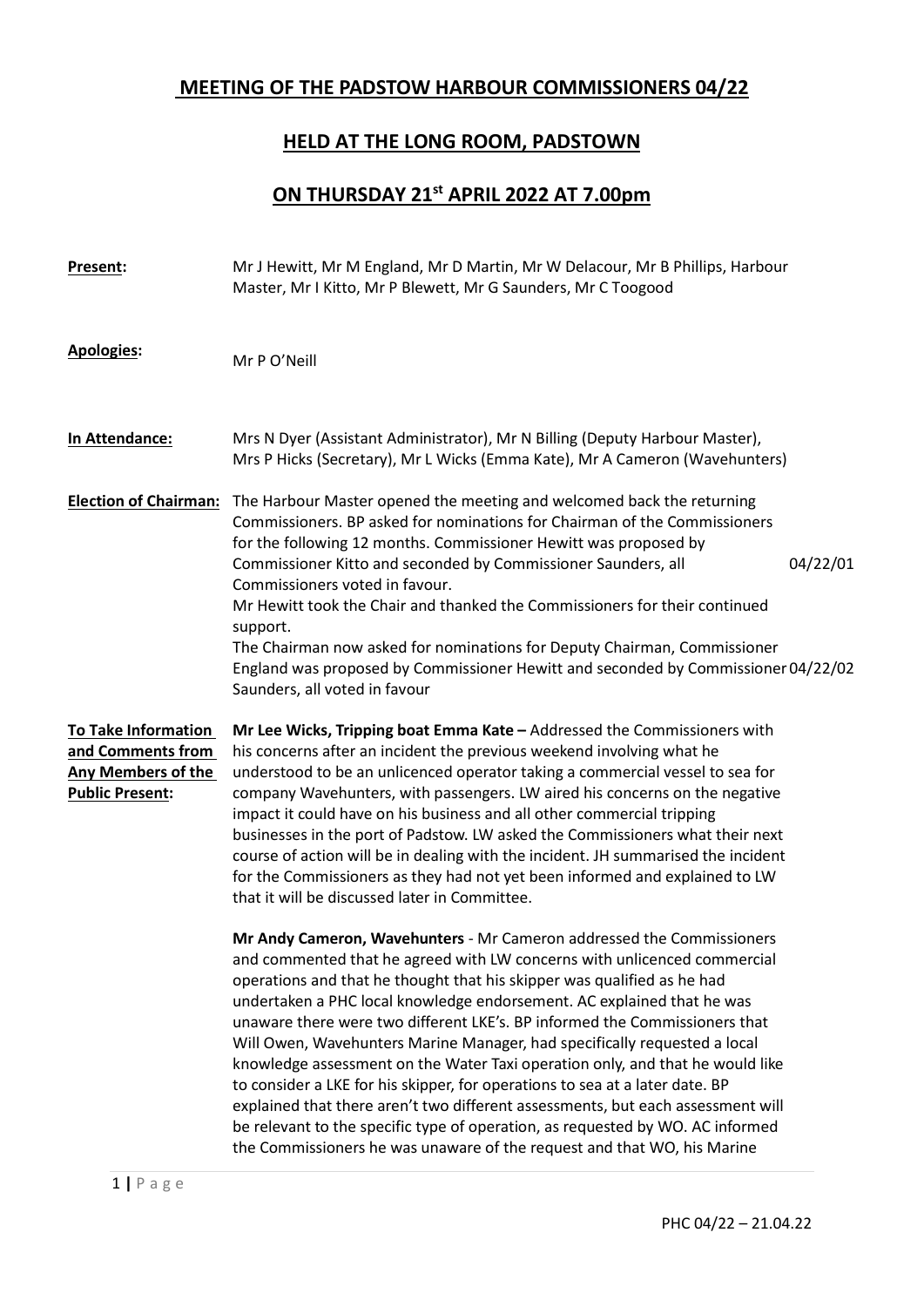|                                                      | Manager had resigned from the company. AC commented that he would now be<br>more involved with operations as this is evidentially an area which needs<br>improving. JH explained that this matter would be discussed further "in<br>committee".                                                                                                                                                                                                            |
|------------------------------------------------------|------------------------------------------------------------------------------------------------------------------------------------------------------------------------------------------------------------------------------------------------------------------------------------------------------------------------------------------------------------------------------------------------------------------------------------------------------------|
| for the Period Ending April 2022.<br>14th April 2022 | <b>Invoices and Payments</b> Invoices totalling £398,448.98 had been paid for the period 12 <sup>th</sup> March to 14 <sup>th</sup><br>The Commissioners read through the list of payments produced by ND.                                                                                                                                                                                                                                                 |
| <b>Approval of Minutes</b><br>03/22                  | The minutes for March were approved as a true account of the PHC meeting $-$ it<br>was proposed by ME and seconded by WD.                                                                                                                                                                                                                                                                                                                                  |
| <b>Matters Arising</b><br>from Meeting<br>03/22      | Drying Grid - BP said that he was no further forward with progress on the<br>Drying Grid. PB asked about the possibility of the installation of a concrete pad<br>outside the RBB which would allow better working than the proposed drying<br>grid renewal. NB explained that the idea had previously been investigated a but<br>after initial investigations the project hadn't progressed. BP to identify reasons<br>why the project hadn't progressed. |
|                                                      | Petrol Pontoon - The petrol pontoon is now fully operational. Risk assessment<br>and agreement with Cornwall Fire have determined that the facility will only be<br>available for commercial use. BP explained that the small tank capacity will<br>incur higher prices than the forecourt prices.                                                                                                                                                         |
|                                                      | Ice Plant - Nick Billing to progress with advertising the Ice Plant for sale.                                                                                                                                                                                                                                                                                                                                                                              |
|                                                      | South Dock Mooring Rings - BP had received comment that the moorings rings<br>were creating a hazard by the way they had been concreted into the repaving<br>works at the South Dock. BP has instructed Bridge Civil Engineering to loosen<br>the rings from the concrete so that vehicles are able to pass over the top of<br>them if necessary.                                                                                                          |
|                                                      | Sam Martinhull - BP had written to Mr Martinhull informing of the<br>Commissioners agreeance to issue a commercial licence for kayak operations on<br>the estuary.                                                                                                                                                                                                                                                                                         |
|                                                      | Alliance Parking - BP had received an email from Alliance Parking explaining<br>the benefits of ANPR parking systems and how it would benefit the<br>Commissioners - after a short discussion it was decided to maintain current<br>systems but investigate other ideas for more efficient car parking.                                                                                                                                                    |
| <b>Financial Briefing</b>                            | The Commissioners were presented with a current debtors and bank situation<br>plus a Profit and Loss account for the month of April 2022.                                                                                                                                                                                                                                                                                                                  |
| Correspondence                                       | Mr Adam Newton - writes to the Commissioners regarding a Triathlon in<br>Padstow. BP showed the Commissioners the intended routes for the swim,<br>cycle and run, with particular concern of the swim route which suggested using<br>the harbour and navigable channels. The Commissioners agreed that the route<br>for the swim presented risk to port users and participants and instructed BP to                                                        |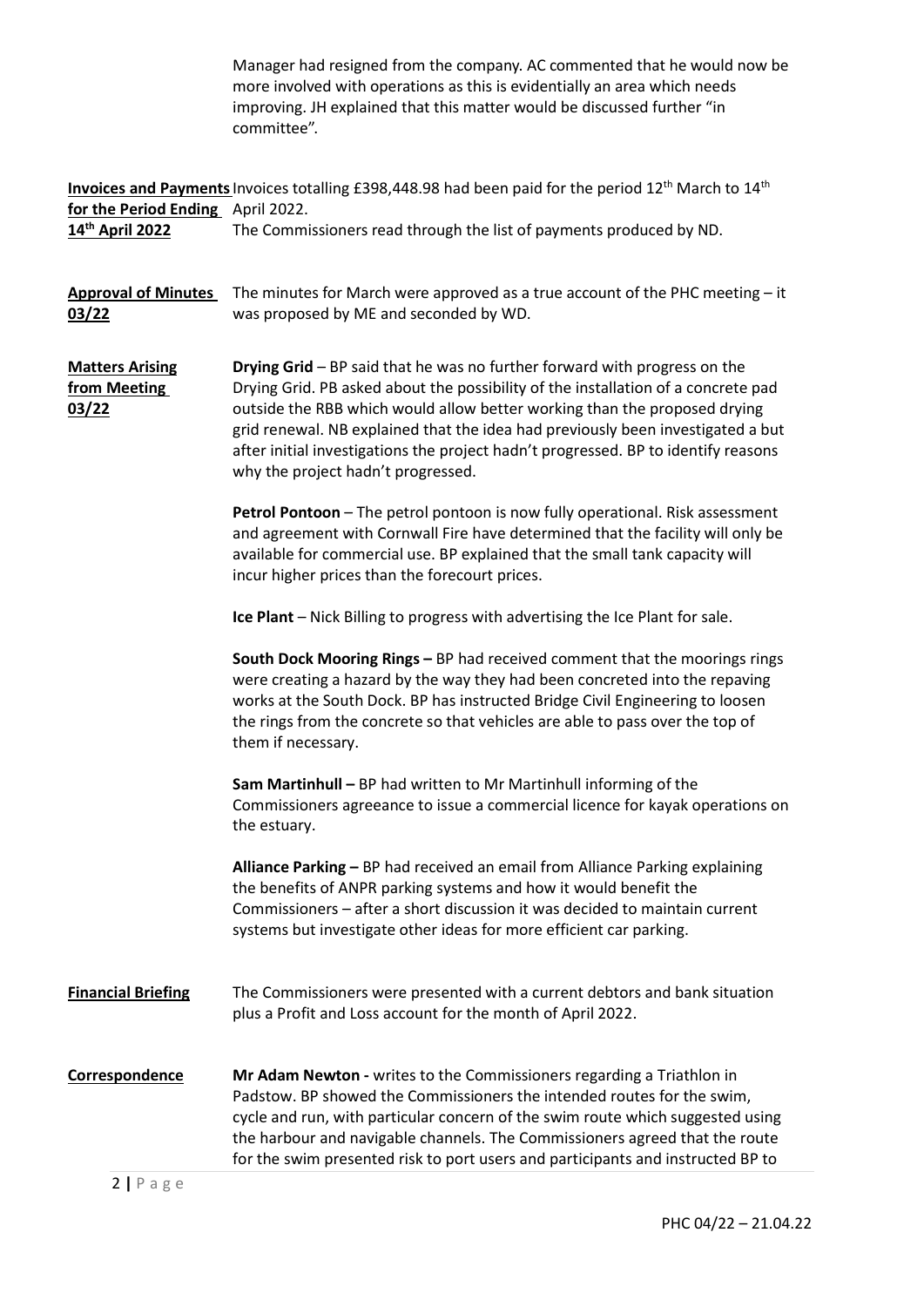reply to AN to decline the request.

Mr Jon Pratten – writes regarding the rebuild of the Rock seawall on the foreshore of the beach and asks for Commissioners comments. BP instructed to enquire into the proposed dates of works and the intended area as this is not highlighted in the plan provided.

Mr Matt Sadie, Property Development, Hawkers Cove – writes to the Commissioners regarding the development of the Mariners Friends Project (Old Lifeboat House). BP instructed to enquire into the details for the change of us of the building and for the company to provide details on the proposed waste drainage.

Mr Ben Spicer, Cornish Rock Tors – (JH/CT declared an interest) writes to ask permission to store kayaks on the Dinghy Park. Discussion in committee.

Port Administrators Business BT II & BT I – BP commented on how well PHC staff had once again worked to ensure BT I was ready in time for MCA inspection. BT I had passed her inspection and both ferries are now in service until the end of the season.

> Mannin – A valuation of the vessel had been completed – discussion in committee

Website – BP informed the Commissioners that the website development had progressed with the drone footage of the estuary completed for the 360 tour section of the web page.

South Dock Paving – BP explained that works are intended for completion on 29th April.

New Ferry – BP is waiting for John Grimes Partnership to respond with an ATP for integrity testing on the ferry slipway. This will determine the need, if any, for investing in new infrastructure to allow a new, larger vessel to operate from the facility. Other options for facilitating a new ferry were discussed and BP instructed to investigate further.

MAIB Report – BP had sent the MAIB the Commissioners conclusions to their recommendations.

Padstow Christmas Festival – Tina Evans had contacted BP regarding the public meeting between festival organisers and Padstow stakeholders. IK/ME would like the meeting to go ahead and want to attend when a date is arranged. BP offered various dates and it was decided that a meeting would be beneficial sooner rather than later.

PMSC PMSC Monthly Report – BP provided the Commissioners the monthly health and safety report for their comment.

> Greenaway Buoy – BP has received the new Port Hand Buoy which will be put in place shortly. The AtN measures a metre taller than the previous buoy so will